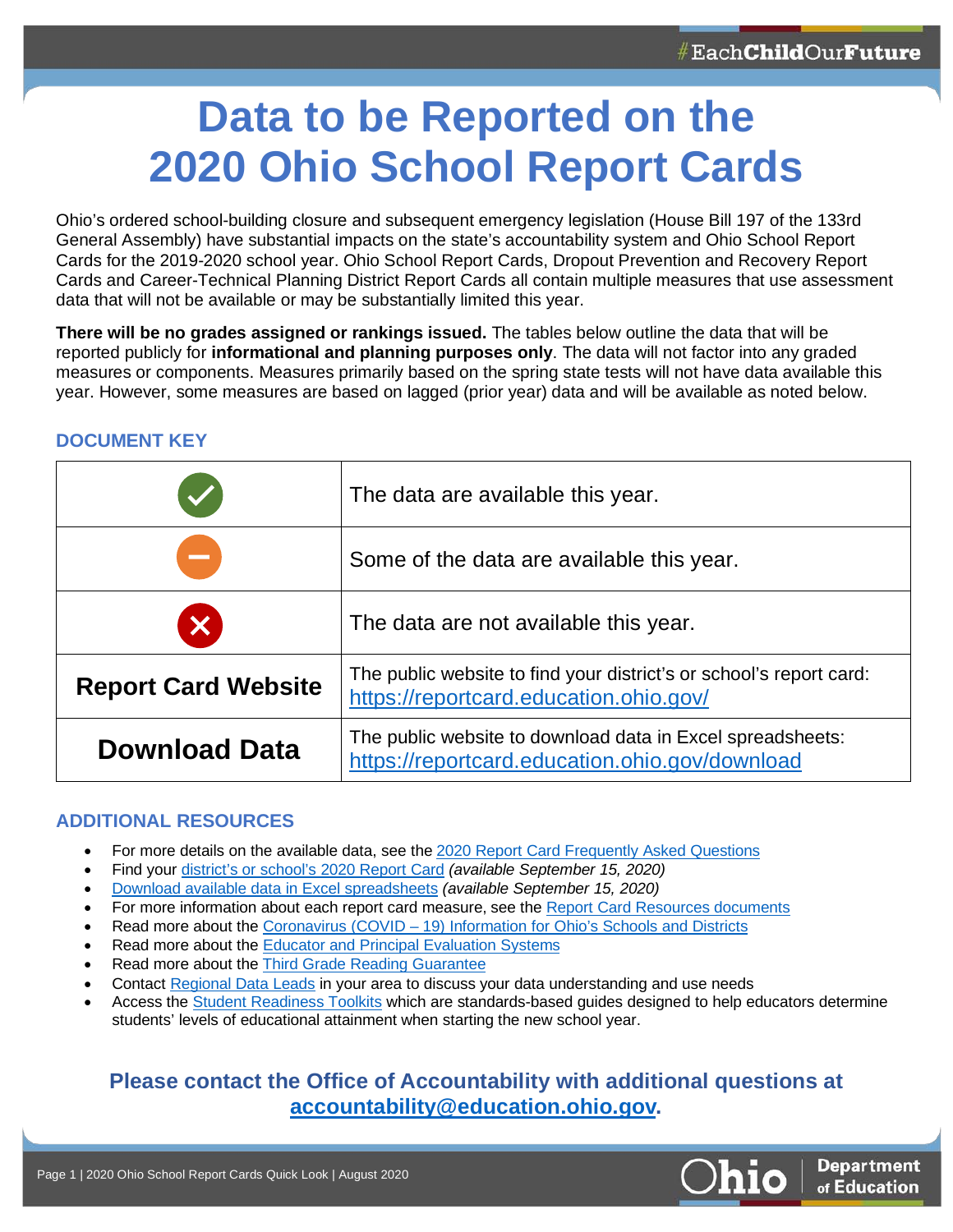## **School and District Report Cards**

| <b>Report Card</b><br><b>Section</b>              | <b>Data Point</b>                                                                            | <b>Report Card</b><br><b>Website</b> | <b>Download</b><br><b>Data</b> |
|---------------------------------------------------|----------------------------------------------------------------------------------------------|--------------------------------------|--------------------------------|
| Achievement<br>Component                          | Performance Index                                                                            | $\mathbf{x}$                         | $\mathbf{x}$                   |
|                                                   | <b>Indicators Met</b>                                                                        | X                                    | X                              |
|                                                   | Gifted Data <sup>1</sup>                                                                     | $\mathbf{x}$                         |                                |
| <b>Progress Component</b>                         | <b>Value-Added Measures</b>                                                                  | $\mathbf{x}$                         | $\mathbf{x}$                   |
| <b>Gap Closing Component</b>                      | Annual Measurable Objectives in<br>English Language Arts, Math and<br><b>Graduation Rate</b> | $\boldsymbol{\mathsf{x}}$            | $\mathbf{x}$                   |
|                                                   | <b>English Learner Progress</b>                                                              | $\mathbf{x}$                         | X                              |
|                                                   | On-Track/Off-Track Trends <sup>2</sup>                                                       |                                      |                                |
| Improving At-Risk K-3<br><b>Readers Component</b> | Third Grade Reading Guarantee <sup>3</sup>                                                   |                                      |                                |
|                                                   | On-Track by Grade Level                                                                      |                                      | $\mathbf{x}$                   |
| <b>Graduation Rate</b><br>Component               | 4-Year Graduation Rate (2019)                                                                |                                      |                                |
|                                                   | 5-Year Graduation Rate (2018)                                                                |                                      |                                |
| <b>Prepared for Success</b><br>Component          | <b>Prepared for Success Measures</b><br>(2018 and 2019)                                      |                                      |                                |
| <b>District/School Detail</b>                     | Enrollment, Attendance and<br>Absenteeism                                                    |                                      |                                |
|                                                   | <b>Educator Information</b>                                                                  |                                      |                                |
|                                                   | Educator & Principal Evaluations <sup>4</sup>                                                |                                      |                                |
|                                                   | Positive Behavior Intervention,<br><b>Physical Education &amp; Wellness</b>                  |                                      | $\vert \mathsf{X} \vert$       |
|                                                   | <b>School Choice Options</b>                                                                 |                                      | 2                              |
| <b>Financial Data</b>                             | Spending and Source of Funds                                                                 |                                      |                                |

<span id="page-1-0"></span><sup>&</sup>lt;sup>1</sup> Gifted Data – The available data will be in download files including identification, services, screening and acceleration.<br><sup>2</sup> On-Track/Off-Track Trends – The on-track and off-track status is available for Year 1 throu

<span id="page-1-3"></span><span id="page-1-2"></span><sup>4</sup> Educator and Principal Evaluations - The available educator and principal evaluation data will be reported in download files.



<span id="page-1-1"></span>through second grade. The data for third grade English language arts is not available due to the cancelation of spring tests. Fall

diagnostic data for all years is available and will be included. *[See the Report Card FAQ for more details.](http://education.ohio.gov/Topics/Data/Report-Card-Resources/FAQ)*<br><sup>3</sup> Third Grade Reading Guarantee – The requirements for promotion were impacted by the ordered school-building c